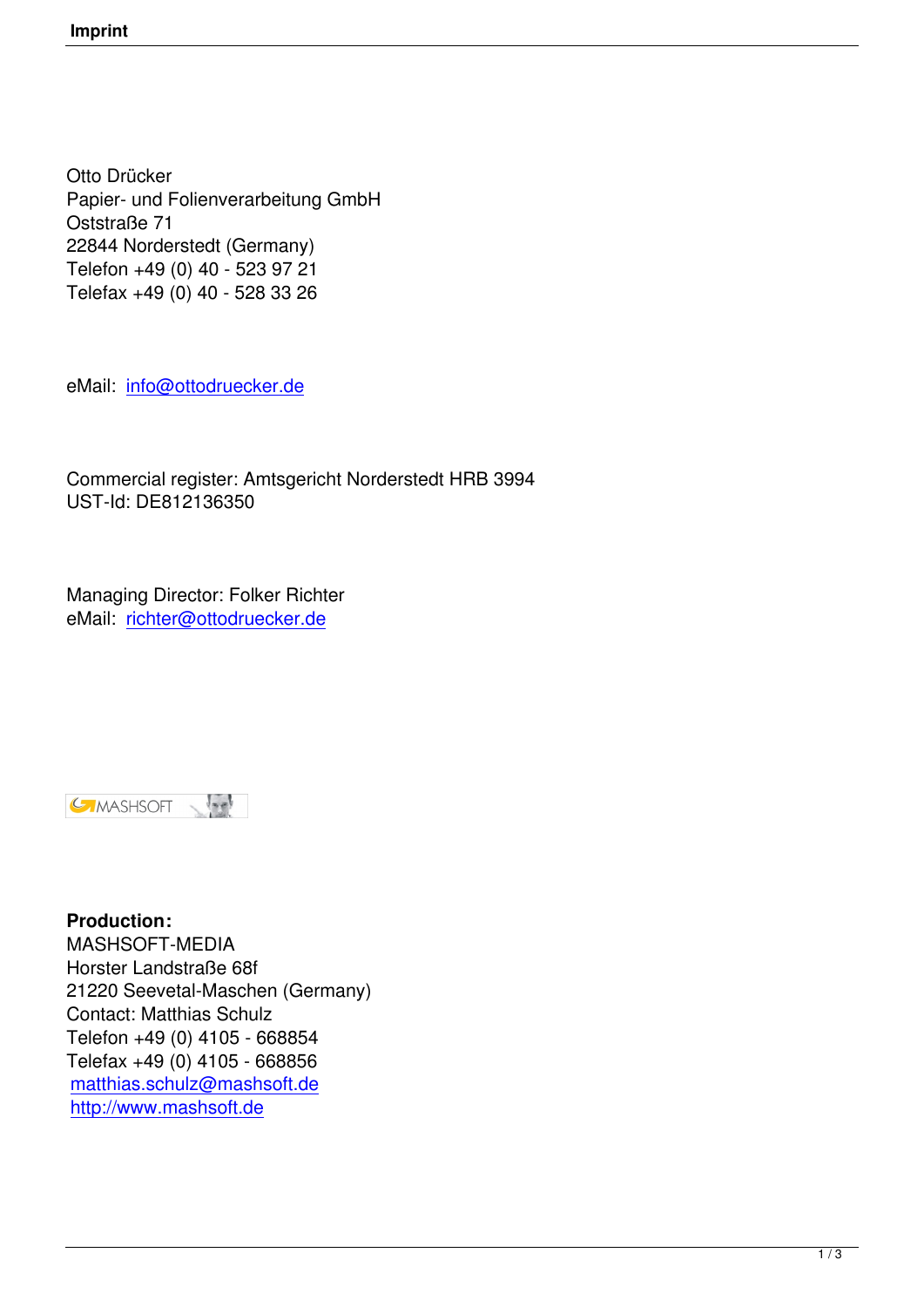ੁ

# **Disclaimer**

#### **Online Content**

The author assumes no responsibility for the topicality, correctness, completeness or quality of information provided. Liability claims against the author relating to material or immaterial nature caused by use or disuse of the information or the use of incorrect and incomplete information are excluded, unless the author is not intentional or grossly negligent fault. All offers are non-binding. The author reserves the right to change parts of or the entire offer without prior notice, add to, delete or temporarily or permanently.

#### **References and Links**

For direct or indirect links to other websites ("hyperlinks") which lie outside the responsibility of the author, liability would only arise in the case in strength, in which the author is aware of the contents and it is technically possible and reasonable to prevent the use of illegal content. The author explains hereby expressly that at the time of linking, no illegal content on the linked pages. On the current and future design, contents or authorship of the linked pages, the author's control. Therefore, he distances himself from all contents of all linked pages which were changed after the link. This applies to all within the own Internet offer set left and references as well as to foreign entries in guest books, discussion forums, link directories, mailing lists and all other forms of databases to which external access is possible. For illegal, incorrect or incomplete contents and for damages resulting from the use or disuse of such information, only the provider of the site referred to, and not the one who has linked to these pages.